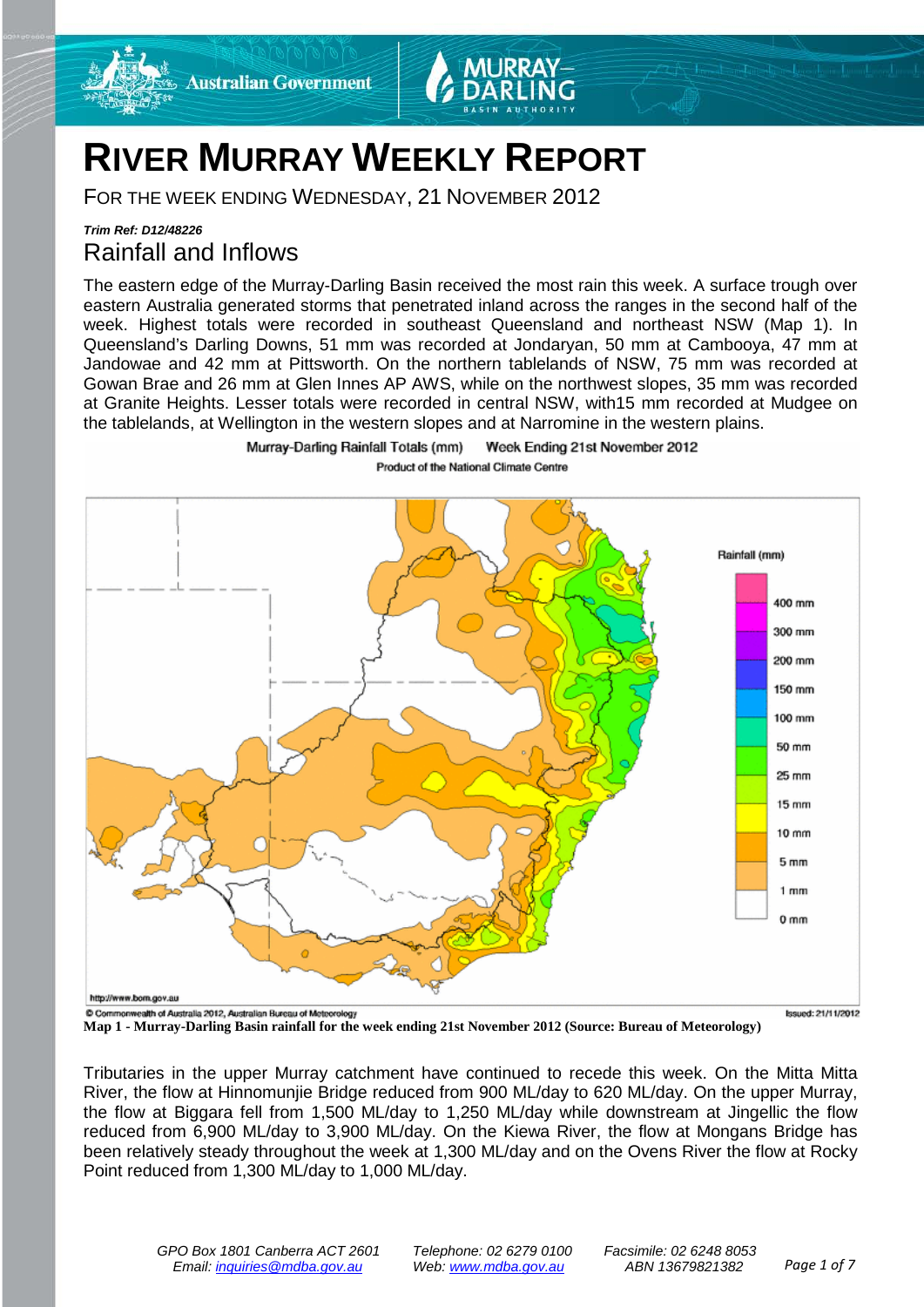

MDBA active storage decreased by 115 GL this week and is currently 8,478 GL, or 99% capacity. At Dartmouth Reservoir, the storage volume held relatively steady, decreasing by only 3 GL to 3,810 GL (99% capacity). Inflows initially reduced from 2,100 ML/day to 800 ML/day earlier in the week, however rain caused inflows to briefly rise again to 2,200 ML/day. The release, measured at Colemans, was reduced from 2,700 ML/day to 900 ML/day and will be reduced further to 350 ML/day by this weekend. See the attached flow advice for more details.

At Hume Reservoir, the storage volume reduced by 58 GL to 2,871 GL (96% capacity). Inflows receded over the week from 11,000 ML/day to around 6,000 ML/day. The release averaged 14,700 ML/day.

At Yarrawonga Weir, total diversions at the irrigation offtakes increased from 8,000 ML/day to 9,000 ML/day this week. Demand is anticipated to rise in the coming week as temperatures in the irrigation districts are forecast to reach close to 40ºC on the weekend. The pool level in Lake Mulwala is 124.78 m AHD. The downstream release was around 8,100 ML/day for most of the week and is currently 9,000 ML/day.

On the Edward River system, flow through the Edward and Gulpa offtakes held relatively steady at around 1,450 ML/day and 500 ML/day respectively. Inflow from the Edward Escape averaged 1,700 ML/day, while diversion to the Wakool Main Canal averaged 1,300 ML/day. Downstream of Stevens Weir, the flow averaged 1,100 ML/day but is expected to reduce to around 900 ML/day in the coming week.

On the Goulburn River, the flow at McCoys Bridge increased to 5,000 ML/day due to the release of an environmental pulse from Lake Eildon which commenced on 9 November. The higher flows are expected to continue at McCoys Bridge for around two weeks. At Torrumbarry Weir, the diversion at National Channel averaged 3,100 ML/day but is expected to reduce to 2,300 ML/day in the coming week as diversions of environmental water to Gunbower Creek cease. Downstream of Torrumbarry Weir, the release has risen to 6,300 ML/day and will continue rising over the coming week in response to increased inflows from the Goulburn River.

On the lower Murrumbidgee River, the flow at Balranald peaked at 6,000 ML/day, and will fall away over the coming week. This peak was less than expected due to higher diversions at Maude and Redbank Weirs to the Lowbidgee irrigation district. Downstream on the Murray at Euston the flow held relatively steady at around 12,600 ML/day.

Total storage at Menindee Lakes decreased by 43 GL this week to 1,819 GL (105% capacity). The release to the lower Darling River (measured at Weir 32) increased to 4,900 ML/day. Releases will continue to increase to 9,000 ML/day by Sunday 25 November. See the attached flow advice for more details. Downstream on the lower Darling River, the flow at Burtundy eased further and is currently 2,800 ML/day.

At Wentworth Weir, the flow was relatively steady averaging 13,100 ML/day. Further downstream at Lake Victoria the volume reduced by 11 GL to 652 GL (26.8 m AHD, 96%capacity). It is expected to continue falling away over the coming weeks. The flow to South Australia decreased from 16,500 ML/day to around14,000 ML/day, where it is expected to remain over the coming week.

At the Lower Lakes, the 5 day average level for Lake Alexandrina was 0.80 m AHD. The level will fall away toward 0.75 m AHD in the coming week as water is released to help maintain the water level in the Coorong. Currently a small number of Barrage gates remain open with an estimated release of around 4,000 ML/day to the Coorong.

#### **For media inquiries contact the Media Officer on 02 6279 0141**

DAVID DREVERMAN Executive Director, River Management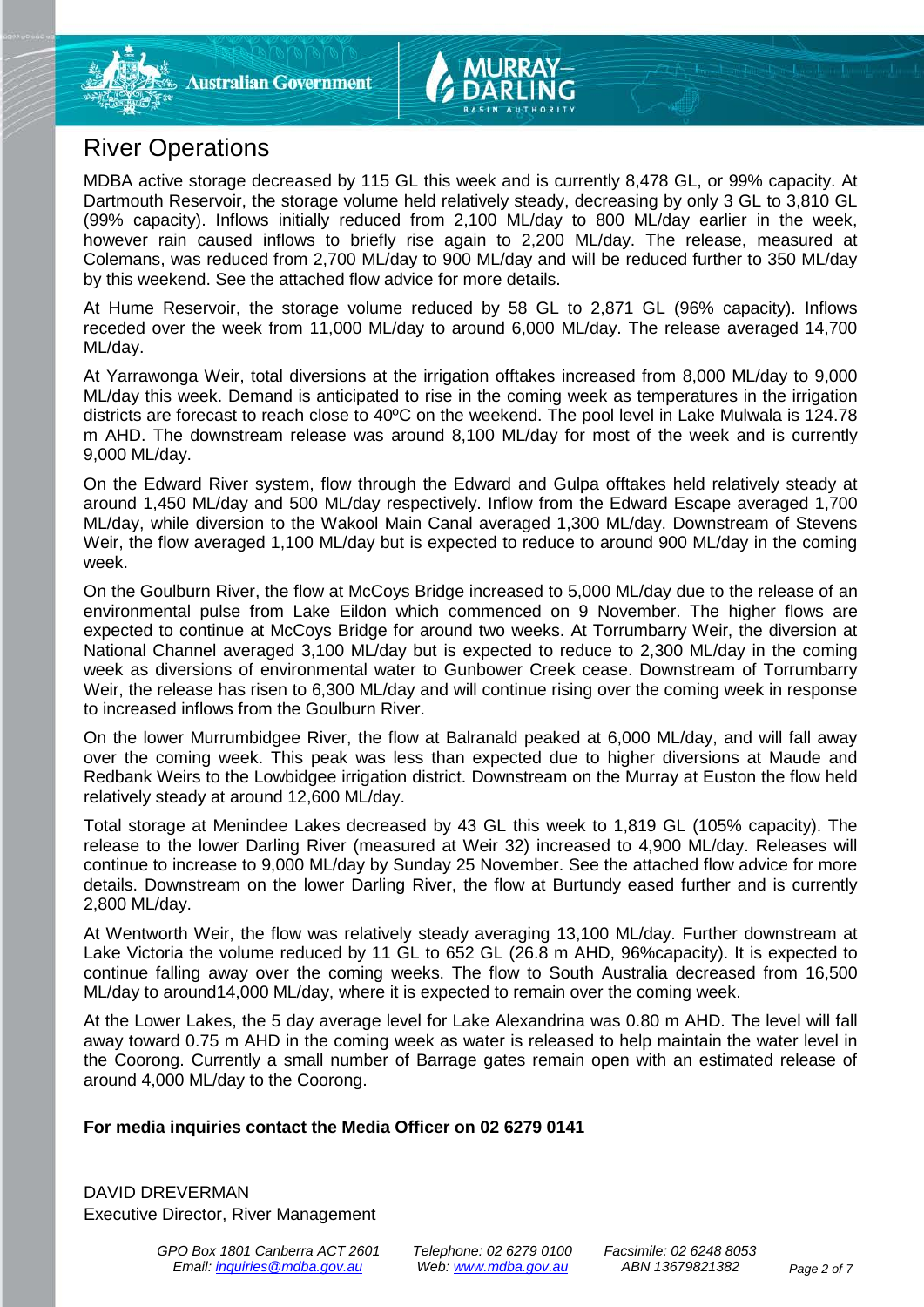



#### Water in Storage Week ending Wednesday 21 Nov 2012

| <b>MDBA Storages</b>             | Full<br>Supply<br>Level | <b>Full Supply</b><br>Volume | Current<br>Storage<br>Level | Current | Storage | Dead<br>Storage | Active<br>Storage | Change in<br>Total<br>Storage<br>for the<br>Week |
|----------------------------------|-------------------------|------------------------------|-----------------------------|---------|---------|-----------------|-------------------|--------------------------------------------------|
|                                  | $(m$ AHD)               | (GL)                         | $(m$ AHD)                   | (GL)    | $\%$    | (GL)            | (GL)              | (GL)                                             |
| Dartmouth Reservoir              | 486.00                  | 3856                         | 485.30                      | 3810    | 99%     | 71              | 3739              | -3                                               |
| Hume Reservoir                   | 192.00                  | 3 0 0 5                      | 191.32                      | 2871    | 96%     | 23              | 2848              | $-58$                                            |
| Lake Victoria                    | 27.00                   | 677                          | 26.80                       | 652     | 96%     | 100             | 552               | $-11$                                            |
| Menindee Lakes                   |                         | 1 731*                       |                             | 1819    | 105%    | (480#)          | 1 3 3 9           | $-43$                                            |
| Total                            |                         | 9 2 6 9                      |                             | 9 1 5 2 | 99%     | $ -$            | 8478              | $-115$                                           |
| <b>Total Active MDBA Storage</b> |                         |                              |                             |         |         |                 | 99% ^             |                                                  |

#### **Major State Storages**

| <b>Burrinjuck Reservoir</b> | 026     | 829   | 81% |     | 826       | $\sim$<br>-აა |
|-----------------------------|---------|-------|-----|-----|-----------|---------------|
| <b>Blowering Reservoir</b>  | 631     | 497   | 92% | 24  | 473       | 10<br>1 J     |
| Eildon Reservoir            | 3 3 3 4 | 3 251 | 98% | 100 | 151<br>ιJ | -44           |

\* Menindee surcharge capacity – 2050 GL \*\* All Data is rounded to nearest GL \*\*

# NSW takes control of Menindee Lakes when storage falls below 480 GL, and control reverts to MDBA when storage next reaches 640 GL A % of total active MDBA storage

**Snowy Mountains Scheme Snowy diversions for week ending 20 Nov 2012** 

| <b>Storage</b>         | <b>Active Storage</b><br>(GL) | Weekly Change<br>(GL) | Diversion (GL)   | This Week | From 1 May<br>2012 |
|------------------------|-------------------------------|-----------------------|------------------|-----------|--------------------|
| Lake Eucumbene - Total | 2441                          | -11                   | Snowy-Murray     | +0        | 479                |
| Snowy-Murray Component | 973                           | +9                    | Tooma-Tumut      | +4        | 186                |
| <b>Target Storage</b>  | 1450                          |                       | Net Diversion    | -4        | 293                |
|                        |                               |                       | Murray 1 Release | $+4$      | 718                |

### **Major Diversions from Murray and Lower Darling (GL) \***

| <b>New South Wales</b>    | This Week | From 1 July<br>2012 | Victoria                        | This Week | From 1<br><b>July 2012</b> |
|---------------------------|-----------|---------------------|---------------------------------|-----------|----------------------------|
| Murray Irrig. Ltd (Net)   | 43.3      | 517                 | Yarrawonga Main Channel (net)   | 13.1      | 113                        |
| Wakool Sys Allowance      | 1.6       | 4                   | Torrumbarry System + Nyah (net) | 18.8      | 216                        |
| Western Murray Irrigation | 0.8       |                     | Sunraysia Pumped Districts      | 3.5       | 33                         |
| Licensed Pumps            | 5.5       | 83                  | Licensed pumps - GMW (Nyah+u/s) | 0.6       |                            |
| Lower Darling             | 4.6       | 107                 | Licensed pumps - LMW            | 10.5      | 85                         |
| <b>TOTAL</b>              | 55.8      | 718                 | TOTAL                           | 46.5      | 456                        |

\* Figures derived from estimates and monthly data. Please note that not all data may have been available at the time of creating this report.

\*\* All data above is rounded to nearest 100 ML for weekly data and nearest GL for cumulative data\*\*

| Flow to South Australia (GL)                              | Entitlement this month | $180.0*$ |                           |
|-----------------------------------------------------------|------------------------|----------|---------------------------|
| * Flow to SA will be greater than entitlement for this    | Flow this week         | 101.7    | $(14 500 \text{ ML/day})$ |
| month due to Unregulated Flows and Additional             | Flow so far this month | 362.6    |                           |
| Dilution Flow.                                            | Flow last month        | 1.071.9  |                           |
| $\mathbf{A}$ , $\mathbf{B}$ , $\mathbf{A}$ , $\mathbf{B}$ |                        |          |                           |

#### **Salinity (EC) (microSiemens/cm at 25o C)**

|                         | Current | Average over the last week | Average since 1 August 2012 |
|-------------------------|---------|----------------------------|-----------------------------|
| Swan Hill               | 110     | 120                        | 120                         |
| Euston                  | 150     | 140                        | 120                         |
| <b>Red Cliffs</b>       | 130     | 110                        | 110                         |
| Merbein                 | 150     | 150                        | 140                         |
| Burtundy (Darling)      | ٠       | 430                        | 430                         |
| Lock 9                  | 210     | 210                        | 140                         |
| Lake Victoria           | 240     | 240                        | 240                         |
| Berri                   | 260     | 270                        | 210                         |
| Waikerie                | 280     | 260                        | 250                         |
| Morgan                  | 250     | 240                        | 230                         |
| Mannum                  | 300     | 310                        | 230                         |
| Murray Bridge           | 340     | 370                        | 260                         |
| Milang (Lake Alex.)     | 320     | 320                        | 390                         |
| Poltalloch (Lake Alex.) | 400     | 270                        | 260                         |
| Meningie (Lake Alb.)    | 3520    | 3500                       | 3 4 4 0                     |
| Goolwa Barrages         | 430     | 480                        | 1960                        |

*GPO Box 1801 Canberra ACT 2601 Telephone: 02 6279 0100 Facsimile: 02 6248 8053 Email: [inquiries@mdba.gov.au](mailto:inquiries@mdba.gov.au) Web: [www.mdba.gov.au](http://www.mdba.gov.au/) ABN 13679821382 Page 3 of 7*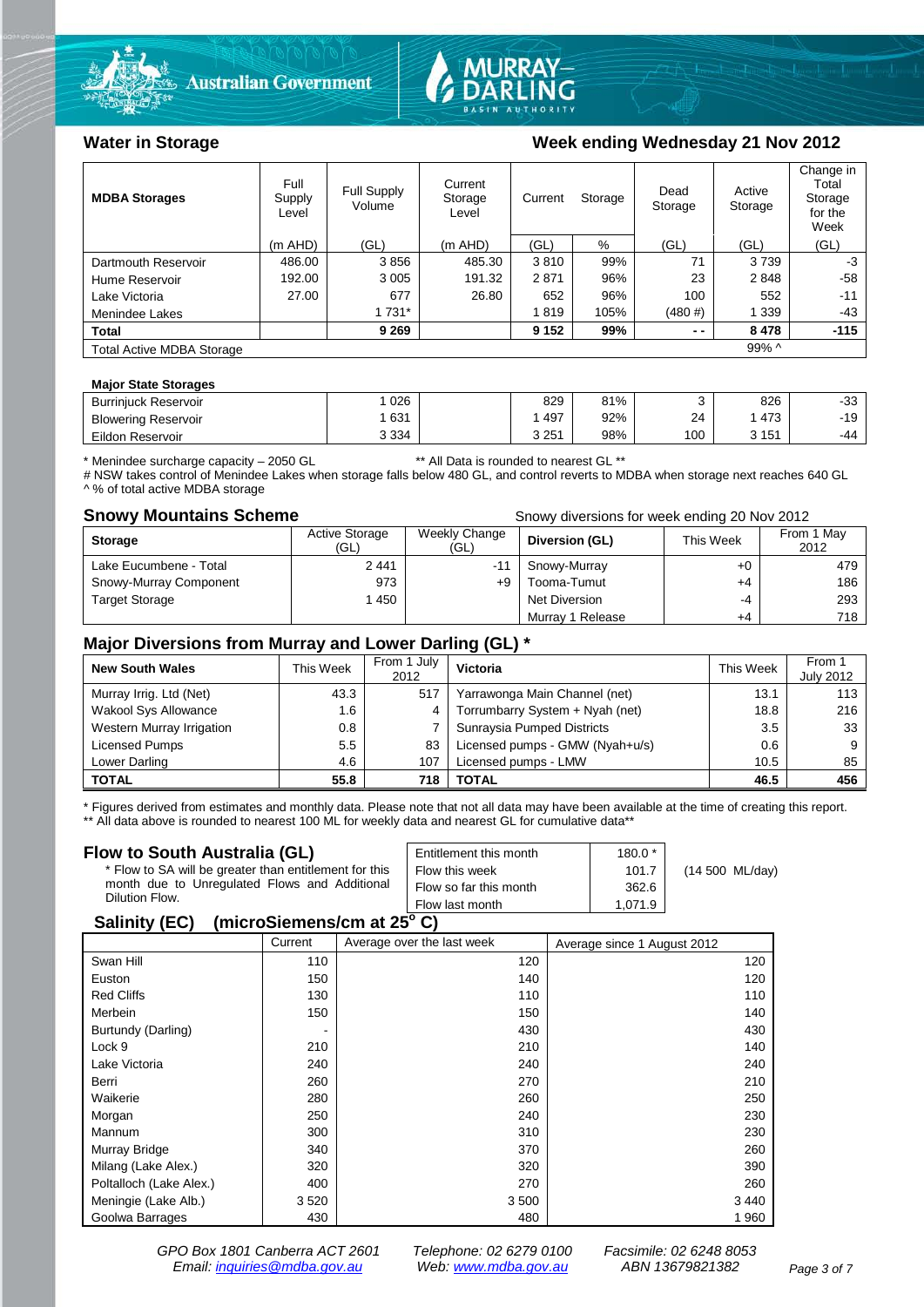

#### River Levels and Flows **Week ending Wednesday 21 Nov 2012**

| <b>River Murray</b><br>(m AHD)<br>local(m)<br>(ML/day)<br>(ML/day)<br>(m)                                     | (ML/day)<br>3 0 8 0<br>10750 |
|---------------------------------------------------------------------------------------------------------------|------------------------------|
|                                                                                                               |                              |
| F<br>930<br>1 1 6 0<br>Khancoban<br>$\blacksquare$                                                            |                              |
| F<br>Jingellic<br>4.0<br>1.57<br>208.09<br>4 0 20<br>4 8 3 0                                                  |                              |
| F<br>4.2<br>1.80<br>218.69<br>1 3 9 0<br>Tallandoon (Mitta Mitta River)<br>2 2 0 0                            | 4 4 4 0                      |
| F<br>5.5<br>2.97<br>156.60<br>14 090<br>14 650<br>Heywoods                                                    | 9530                         |
| F<br><b>Doctors Point</b><br>5.5<br>3.08<br>151.55<br>15770<br>16 590                                         | 11 980                       |
| 4.3<br>2.08<br>149.52<br>Albury                                                                               |                              |
| 129.51<br>S<br>Corowa<br>3.8<br>3.49<br>17 450<br>15 8 20                                                     | 11 510                       |
| 6.4<br>1.52<br>116.56<br>R<br>9 0 3 0<br>8 2 3 0<br>Yarrawonga Weir (d/s)                                     | 8 2 3 0                      |
| R<br>6.4<br>2.10<br>105.94<br>8 4 4 0<br>8 3 5 0<br>Tocumwal                                                  | 8800                         |
| R.<br>Torrumbarry Weir (d/s)<br>7.3<br>2.19<br>80.74<br>6310<br>5 4 3 0                                       | 5740                         |
| F<br>Swan Hill<br>4.5<br>1.20<br>64.12<br>5 600<br>5890                                                       | 6 1 3 0                      |
| F<br><b>Wakool Junction</b><br>8.8<br>3.26<br>52.38<br>8860<br>9 0 8 0                                        | 9410                         |
| F<br>2.27<br>44.11<br>Euston Weir (d/s)<br>8.8<br>12510<br>12 6 20                                            | 13 120                       |
| F<br>11 900<br>Mildura Weir (d/s)<br>11750                                                                    | 13 390                       |
| F<br>7.3<br>Wentworth Weir (d/s)<br>3.44<br>28.20<br>13 0 20<br>13 100                                        | 15 840                       |
| S<br>Rufus Junction<br>4.53<br>21.46<br>13 4 30<br>13750                                                      | 16 380                       |
| F<br>1.17<br>12 480<br>Blanchetown (Lock 1 d/s)<br>13510<br>۰                                                 | 16850                        |
|                                                                                                               |                              |
| <b>Tributaries</b><br>Kiewa at Bandiana<br>2.7<br>1.61<br>154.84<br>1 3 3 0                                   | 1 940                        |
| S<br>1 450                                                                                                    |                              |
| F<br>8.24<br>145.92<br>Ovens at Wangaratta<br>11.9<br>1 2 4 0<br>1 3 8 0                                      | 2 0 4 0                      |
| Goulburn at McCoys Bridge<br>9.0<br>3.66<br>95.08<br>5 0 1 0<br>R<br>2800<br>F<br>81.19<br>1 2 2 0<br>1 0 8 0 | 1 0 2 0<br>1 1 9 0           |
| Edward at Stevens Weir (d/s)<br>1.42<br>F                                                                     |                              |
| <b>Edward at Liewah</b><br>2.21<br>1560<br>57.59<br>1610<br>$\blacksquare$                                    | 1820                         |
| S<br>1.73<br>55.22<br>1 300<br>1 2 5 0<br><b>Wakool at Stoney Crossing</b>                                    | 990                          |
| R<br>Murrumbidgee at Balranald<br>5.0<br>4.38<br>60.34<br>6 0 20<br>5730                                      | 4710                         |
| 3.15<br>R<br>Barwon at Mungindi<br>30<br>10                                                                   | 10                           |
| Darling at Bourke<br>4.15<br>R<br>520<br>590<br>$\blacksquare$<br>$\blacksquare$                              | 520                          |
| S<br>1.87<br>Darling at Burtundy Rocks<br>2820<br>2 9 0 0<br>$\blacksquare$<br>$\blacksquare$                 | 3 4 9 0                      |
| Natural Inflow to Hume<br>6570                                                                                | 18 510                       |

(i.e. Pre Dartmouth & Snowy Mountains scheme)

**Weirs and Locks** Pool levels above or below Full Supply Level (FSL)

| <b>Murray</b>      | FSL (m AHD) | u/s     | d/s     |                       | FSL (m AHD) | u/s     | d/s     |
|--------------------|-------------|---------|---------|-----------------------|-------------|---------|---------|
| Yarrawonga         | 124.90      | $-0.12$ |         | No. 7 Rufus River     | 22.10       | $+0.06$ | $+2.23$ |
| No. 26 Torrumbarry | 86.05       | $+0.02$ |         | No. 6 Murtho          | 19.25       | $+0.03$ | $+0.61$ |
| No. 15 Euston      | 47.60       | $-0.03$ |         | No. 5 Renmark         | 16.30       | $+0.02$ | $+0.63$ |
| No. 11 Mildura     | 34.40       | $+0.06$ | $+0.40$ | No. 4 Bookpurnong     | 13.20       | $+0.02$ | $+1.43$ |
| No. 10 Wentworth   | 30.80       | $+0.06$ | $+0.80$ | No. 3 Overland Corner | 9.80        | $+0.02$ | $+0.77$ |
| No. 9 Kulnine      | 27.40       | $+0.03$ | $+0.39$ | No. 2 Waikerie        | 6.10        | $+0.04$ | $+0.74$ |
| No. 8 Wangumma     | 24.60       | $+0.05$ | $+0.66$ | No. 1 Blanchetown     | 3.20        | $+0.00$ | $+0.42$ |

#### **Lower Lakes FSL = 0.75 m AHD**

Lake Alexandrina average level for the past 5 days (m AHD) 0.80

| <b>Barrages</b>       |              | <b>Fishways at Barrages</b> |          |           |               |
|-----------------------|--------------|-----------------------------|----------|-----------|---------------|
|                       | Openings     | Level (m AHD)               | No. Open | Rock Ramp | Vertical Slot |
| Goolwa                | 128 openings | 0.62                        |          | -         | Open          |
| Mundoo                | 26 openings  | 0.87                        |          | -         |               |
| <b>Boundary Creek</b> | 6 openings   |                             |          |           |               |
| Ewe Island            | 111 gates    |                             |          | -         |               |
| Tauwitchere           | 322 gates    | 0.62                        |          | Open      | Open          |

AHD = Level relative to Australian Height Datum, i.e. height above sea level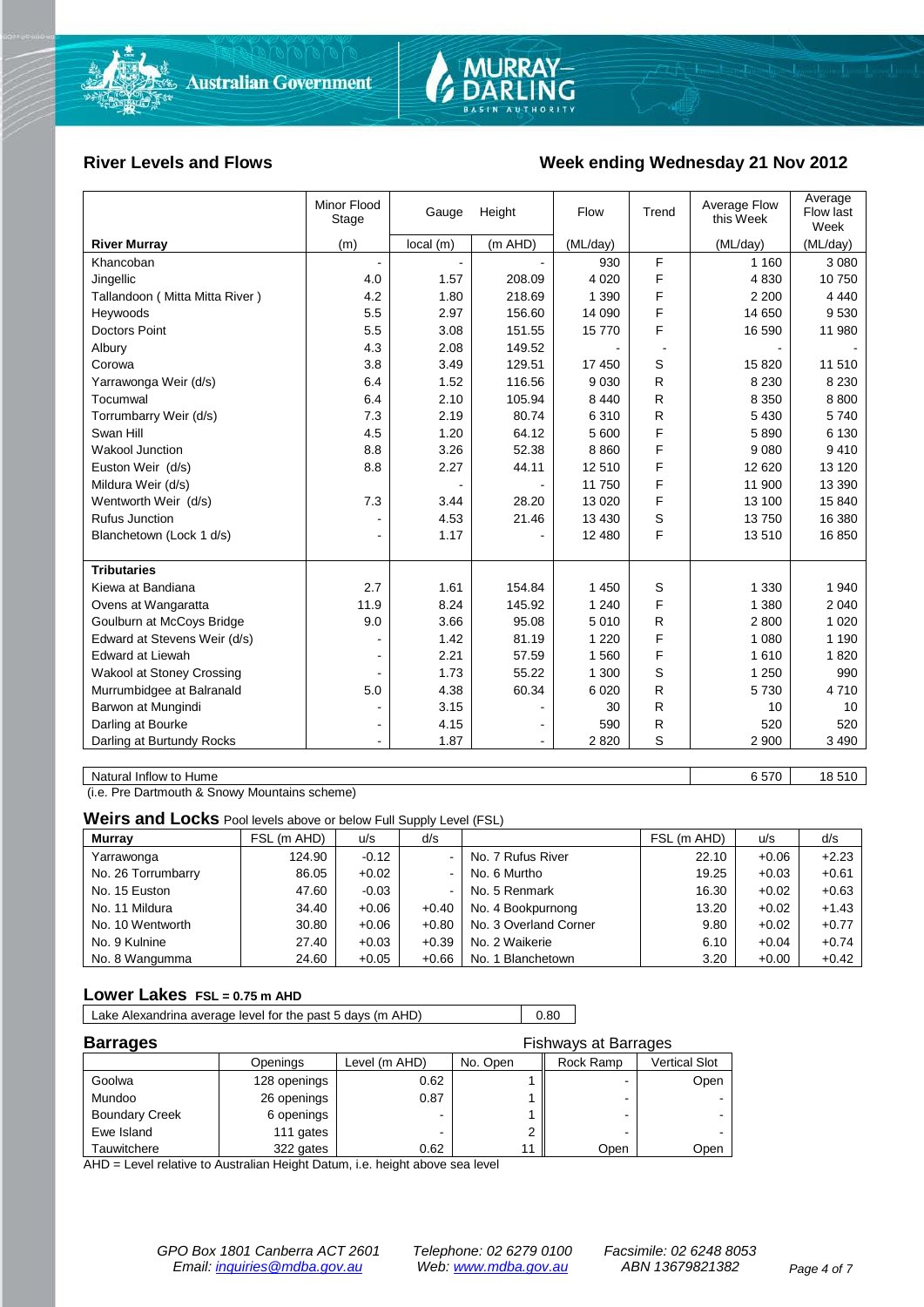



## **Week ending Wednesday 21 Nov 2012**





### **State Allocations (as at 21 Nov 2012)**

| High security    | 100% |
|------------------|------|
| General security | 100% |
|                  |      |

|  |  | NSW - Murrumbidgee Valley |  |
|--|--|---------------------------|--|
|--|--|---------------------------|--|

| High security    | 95% |
|------------------|-----|
| General security | 68% |
|                  |     |

#### **NSW - Lower Darling**

| High security    | 100% |
|------------------|------|
| General security | 100% |
|                  |      |

| <b>NSW - Murray Valley</b> |      | Victorian - Murray Valley |      |
|----------------------------|------|---------------------------|------|
| High security              | 100% | High reliability          | 100% |
| General security           | 100% | Low reliability           | 0%   |

| NSW – Murrumbidgee Valley |     | Victorian - Goulburn Valley |      |
|---------------------------|-----|-----------------------------|------|
| High security             | 95% | High reliability            | 100% |

| Low reliability | 2% |  |
|-----------------|----|--|
|                 |    |  |

| South Australia - Murray Valley |      |  |
|---------------------------------|------|--|
| High security                   | 100% |  |

NSW : <http://www.water.nsw.gov.au/About-us/Media-releases/media/default.aspx><br>VIC : http://www.g-mwater.com.au/water-resources/allocations/current.asp

VIC : <http://www.g-mwater.com.au/water-resources/allocations/current.asp><br>SA : http://www.waterforgood.sa.gov.au/category/news/

<http://www.waterforgood.sa.gov.au/category/news/>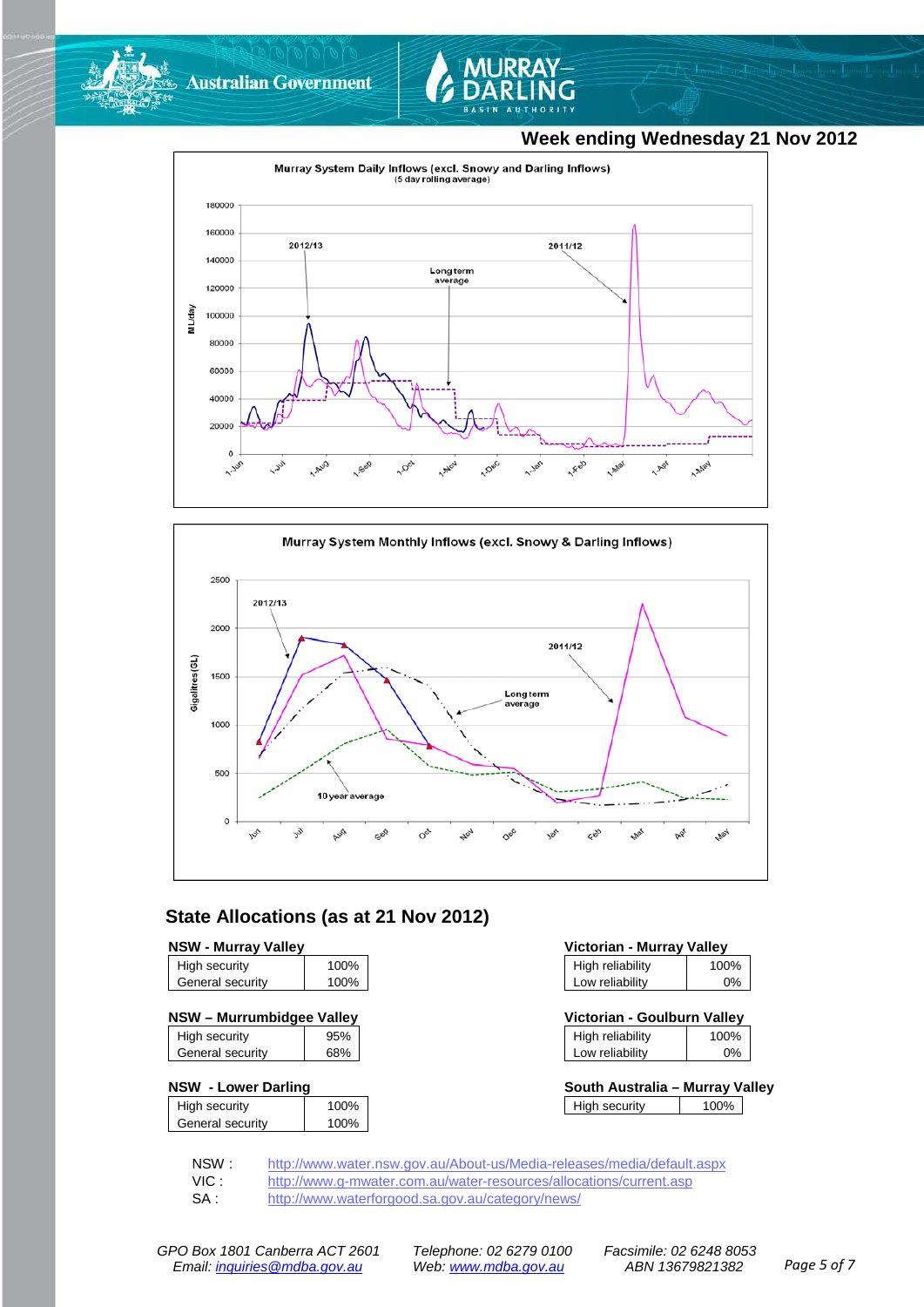# **Mitta Mitta River Flow advice**





**20 November 2012**

## Dartmouth releases continue to reduce

The release of water from Dartmouth Dam will continue to be gradually reduced over the coming week. Although Dartmouth Dam is currently at 99% capacity, inflows to Lake Dartmouth are receding and very little rain is forecast for the coming week.

The flow at Colemans is currently 900 ML/day. This flow will be gradually reduced to about 350 ML/day by 24 November. At Tallandoon, the flow is expected to recede from about 1,600 to 650 ML/day by late November, depending on inflows from Snowy Creek.

The maximum rate of fall in the river level at Colemans will be 30 mm/hr.

In the next few weeks, if conditions remain dry, releases are planned to maintain the flow at Tallandoon at about 600 ML/day. Therefore, during this period, the flow at Colemans is likely to remain in the range of 200–400 ML/day, depending on flows in Snowy Creek.

MDBA will provide a flow forecast each Wednesday for the following week on the MDBA website at http://www.mdba.gov.au/water/river\_info/storage\_volumes.

Landholders and river users, including pumpers, should take in to account these variations in flow rates along the Mitta Mitta River and make any necessary adjustments to their river activities.

ENDS

**For media information contact the MDBA Media Office at** [media@mdba.gov.au](mailto:media@mdba.gov.au) or 02 6279 0141. For other information contact MDBA a[t inquiries@mdba.gov.au](mailto:inquiries@mdba.gov.au) or 02 6279 0100.

**B** Follow the MDBA [http://twitter.com/MD\\_Basin\\_Auth](http://twitter.com/MD_Basin_Auth)

Trim: D12/47747